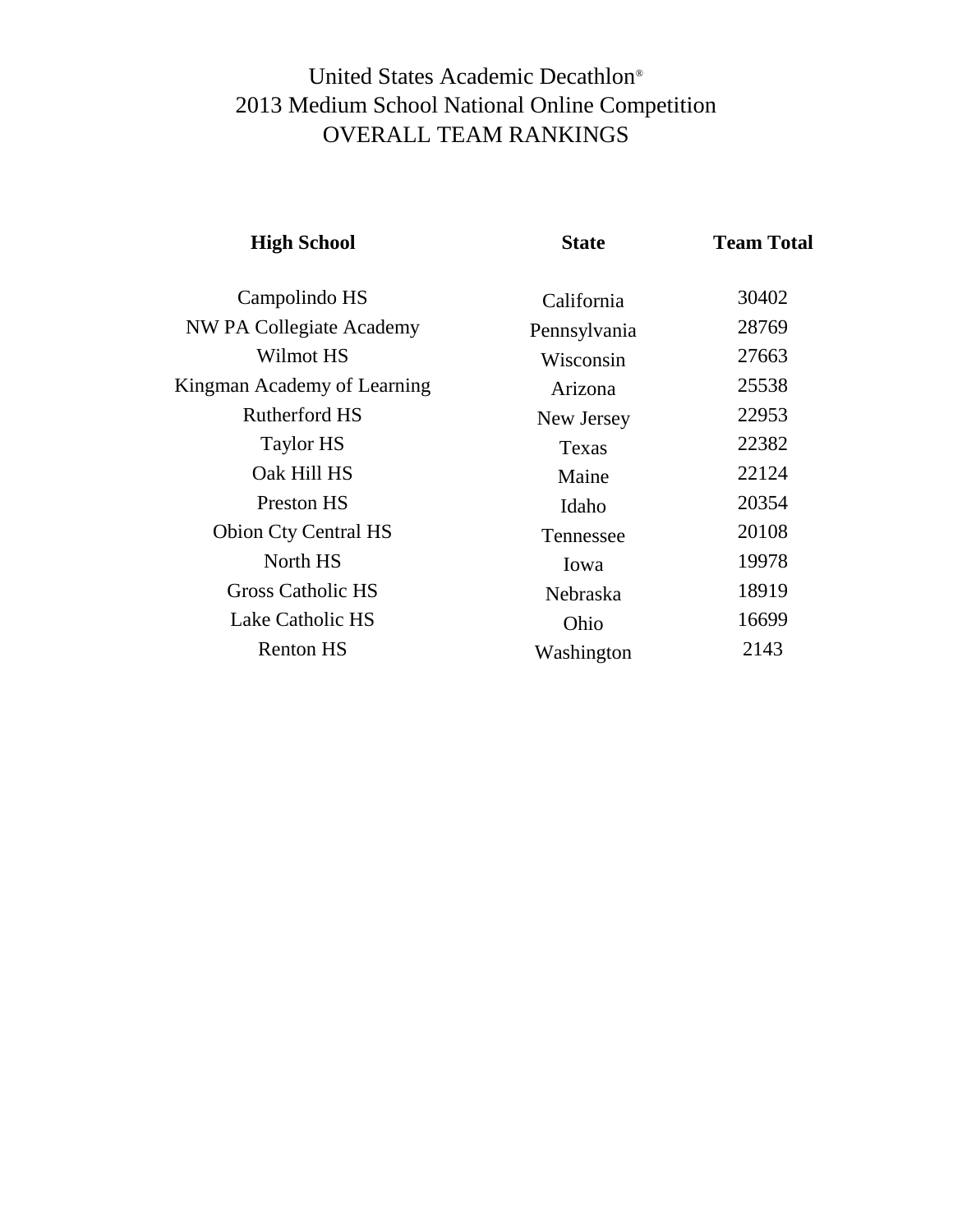## United States Academic Decathlon® 2013 Medium School National Online Competition Overall Top Scoring Students

## **Honors**

| Marina Han     | Campolindo HS            | California   | 5754 |
|----------------|--------------------------|--------------|------|
| Zach Scherer   | Campolindo HS            | California   | 5613 |
| Samantha Galla | NW PA Collegiate Academy | Pennsylvania | 5585 |

#### **Scholastic**

| Christoph Steefel | Campolindo HS            | California   | 6050 |
|-------------------|--------------------------|--------------|------|
| Tristan Caro      | Campolindo HS            | California   | 5649 |
| Caleb Branton     | NW PA Collegiate Academy | Pennsylvania | 5502 |

### **Varsity**

| Carter Dybing   | Wilmot HS                | Wisconsin    | 4817 |
|-----------------|--------------------------|--------------|------|
| Donald Keys     | NW PA Collegiate Academy | Pennsylvania | 4353 |
| Savannah Rivers | Wilmot HS                | Wisconsin    | 4230 |